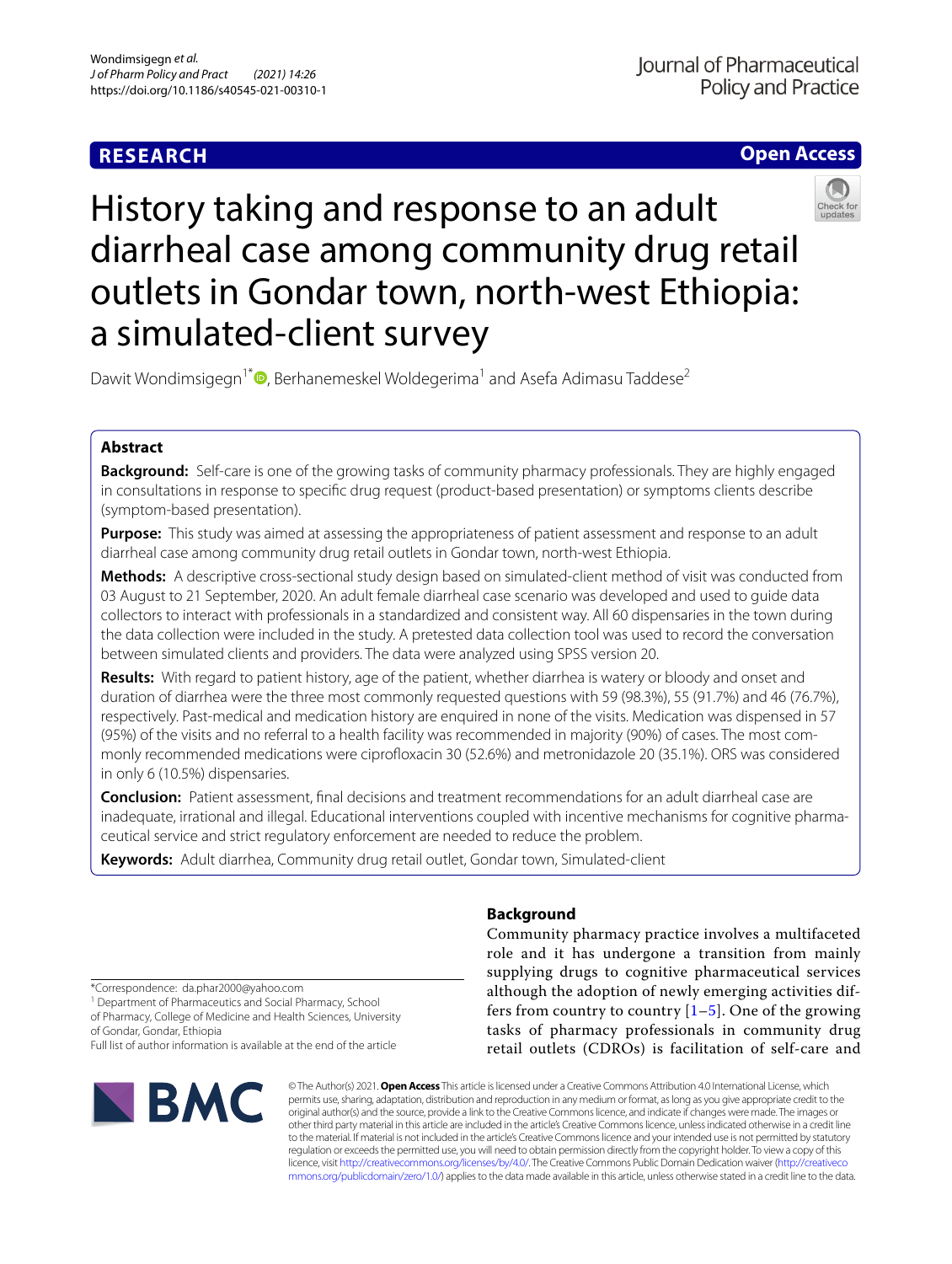guiding consumers to better alternatives. Community pharmacy professionals (CPPs) are uniquely placed to provide support and advice to the general public compared with other health care professionals. The combination of location and accessibility means that most consumers have ready access to a pharmacy where health professional advice is available on demand [\[6](#page-7-1)].

Coupled with the increased re-regulation of prescription-only medicines (POMs) to over the counter (OTC) medicines, CPPs are highly engaged in consultations in response to specific drug request (product-based presentation) or symptoms clients describe (symptom-based presentation). The duty of the CPP when responding to symptoms is to make a clear distinction between a minor illness and a more serious condition and hence to ensure that appropriate action is recommended. This may be to advise non-drug treatment, treatment using a suitable non-prescription medicine, or advice to visit a practitioner [\[7,](#page-7-2) [8\]](#page-7-3). In doing so, CPPs need to show professionalism and adhere to national regulations or standards of good pharmacy practice  $[4, 5, 9]$  $[4, 5, 9]$  $[4, 5, 9]$  $[4, 5, 9]$  $[4, 5, 9]$  $[4, 5, 9]$ . CPPs are obliged to ensure that the services they are providing to society are of the appropriate quality [\[10](#page-7-6)].

However, there are different problems related to the facilitation of self-care. CPPs often fail to adequately assess patients before deciding the type of measures or recommend inappropriate treatment. They showed poor history taking and consultation, incorrect treatment choice, and even consciously dispense POMs without prescription  $[11–14]$  $[11–14]$  $[11–14]$  $[11–14]$ . Such practice can seriously affect the care of the patient mainly with medical and economic impacts. One consequence is the risk of resistance. A higher frequency of antimicrobial resistance is reported in communities with high nonprescription antimicrobial use. Safety issues such as adverse drug reactions and masking underlying infectious processes are also associated [[15\]](#page-7-9).

In Ethiopia, there were a couple of recent studies that assessed minor illness management including acute childhood diarrhea by CDROs [[16](#page-7-10)[–19\]](#page-7-11). But, no study was conducted on the practice of managing adulthood diarrhea as to our knowledge. So, this study was aimed at assessing the appropriateness of patient assessment and response to an adult diarrheal case among CDROs in Gondar town, north-west Ethiopia. The findings of the study encourage a wider investigation of the quality of pharmaceutical services rendered by CDROs in Ethiopia and devise a mechanism to give standardized patient care.

## **Methods**

## **Study area and period**

The study was conducted in Gondar town, Amhara Region, north-west Ethiopia. Based on the 2007 census by the Central Statistical Agency of Ethiopia, the total population of the town is 206, 987  $[20]$  $[20]$ . The town is located 738 km away from Addis Ababa, the capital of Ethiopia. There were a total of 60 registered CDROs actively serving the community in the town. Out of the 60 CDROs, 35 were drug stores, 23 were pharmacies and 2 were rural drug vendors. In Ethiopia, pharmacy, drug store and rural drug vendor difer in the range of medications allowed to stock or dispense and qualifcation of the professionals who run the retail outlets. Pharmacy is run by a licensed pharmacist with a minimum qualifcation of bachelor degree in pharmacy, drug store is run by licensed druggist or pharmacy technician with a minimum qualifcation of diploma in pharmacy and rural drug vendor is run by licensed health assistant with a qualification of certificate. The data for the study were collected from August 3, 2020 to September 21, 2020.

#### **Study design**

A descriptive cross-sectional study design was conducted. A simulated-client (SC) method of visit was implemented to collect data. SC method can be considered as a robust methodological tool for pharmacy practice research especially if knowing being observed leads to behavioral modification  $[21–23]$  $[21–23]$  $[21–23]$ . For simulated evaluation of CPPs' patient assessment and response to symptoms, a pre-prepared diarrheal patient scenario was used so that SCs answer queries accord-ingly (Table [1\)](#page-2-0). The scenario was developed based on the common mnemonic, WWHAM which is used for patient interview during self-medication in community pharmacy practice [\[24](#page-7-15)], and the WHO recommendation for assessment and treatment of a diarrheal patient [[25](#page-7-16), [26](#page-7-17)]. WWHAM stands for W, who is the patient?; W, what are the symptoms?; H, how long have the symptoms been present?; A, actions?, has something already been done to stop the problem?; and M, medicines?, does the patient currently take any medicines for other problems?  $[24]$  $[24]$ . The scenario was designed to come up with an empirical diagnosis of bloody diarrhea  $(dysentery)$ . The right decision by a CPP is to dispense oral rehydration salt (ORS) and advise the client to immediately take the patient to a health facility.

#### **Population**

All CDROs in Gondar town were the study population.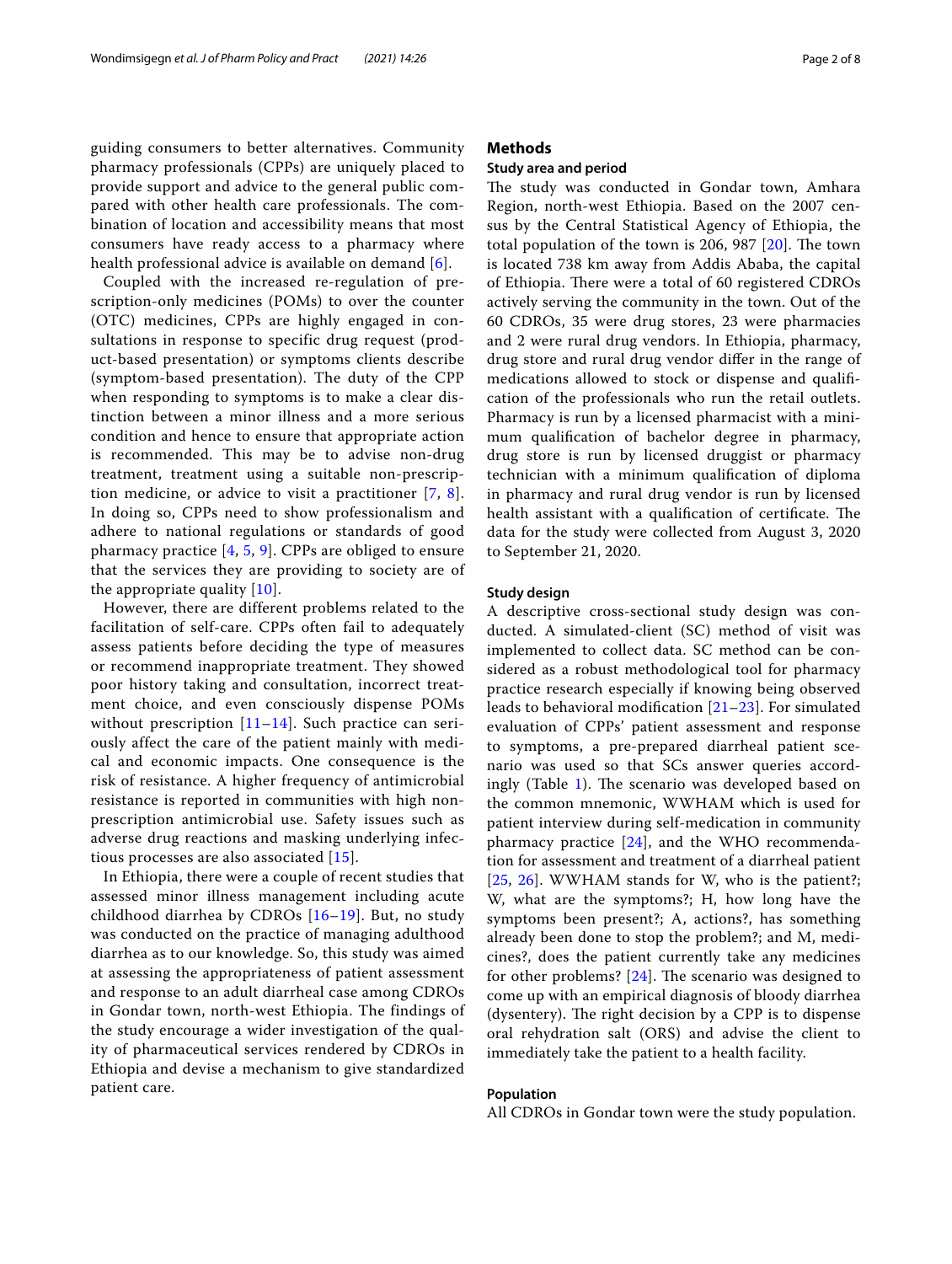<span id="page-2-0"></span>**Table 1 Diarrhea patient scenario for SC visit, Gondar town, north-west Ethiopia, August 2020**

| SC request on entering a CDRO  | Additional information to be provided by SC when asked by a CPP                                                                                                                                                            |
|--------------------------------|----------------------------------------------------------------------------------------------------------------------------------------------------------------------------------------------------------------------------|
| I need medication for diarrhea | For whom: my wife (female)                                                                                                                                                                                                 |
|                                | Age: 28 years                                                                                                                                                                                                              |
|                                | Pregnancy status: 2 months pregnant                                                                                                                                                                                        |
|                                | Appearance of diarrhea: bloody and mucoid                                                                                                                                                                                  |
|                                | Onset and duration of diarrhea: since last day                                                                                                                                                                             |
|                                | Frequency and amount of diarrhea: not quite sure but has occurred several times up to now                                                                                                                                  |
|                                | Additional symptoms: had vomiting, fever, abdominal cramp and tenesmus                                                                                                                                                     |
|                                | Any triggering factor (pre-illness practice): had meal at restaurant where she is working a day before<br>Any other health problem: no<br>Action taken: nothing<br>Medication for the illness or other purpose: not at all |
|                                |                                                                                                                                                                                                                            |

## **Data collection procedure**

Data collection tool was prepared in line with the SP scenario. The general categories of patient history taking questions were according to WWHAM mnemonic [[24](#page-7-15)] and specific questions were developed based on the WHO recommendation for assessment and treatment of a diarrheal patient [\[25,](#page-7-16) [26\]](#page-7-17). A pretest on the data collection tool was done on 10 CDROs in Bahirdar town. After the pretest, information under assessment and response to a diarrheal case was modifed to be detailed enough. The data collection was done by two pharmacy technicians. The pharmacy technicians were new professionals who were recruited while they process their licensure from Amhara Regional Health Bureau in Bahirdar town. Half-day discussion and rehearsal was done on the tool and process of data collection before starting gathering data. The principal investigator guided the data collectors on how to act as a SC. During the training, repetitive role-plays were performed by the data collectors acting as a CPP and SC interchangeably with the one playing SC role flled the data collection tool at the end. After each role-play, the data collectors gave peer comments to each other and the principal investigator evaluated the whole process and forwarded feedbacks. The rehearsal session was completed after making sure that the SCs were capable enough to perform the acting. During the actual data collection, to minimize recall bias, both SCs entered the CDROs together, one of them conversing with the CPP and the other critically following the process. They approached the dispensers as lay individuals by avoiding medical words and using lay community terms instead. If the dispenser was not willing to issue medication, the data collectors refrained from pressurizing and hence walked away. The data collectors provided information only when asked by the dispenser. They recorded what happened in the interaction on the data collection tool together immediately after the visit by making sure that they are out of sight. Confusions and problems faced during the actual data collection were discussed together and strategies were devised for the next visits. The data collected each day were checked for omissions, incomplete answers and illegible writing, and any problem encountered was corrected.

## **Data entry, analysis and interpretation**

The data were entered in epi info version 5 and analyzed using SPSS version 20. Descriptive statistics was done. Proportions were used to summarize the data and table and fgure were used to present the fndings.

## **Ethical considerations**

Ethical approval to conduct the study was obtained from the ethical review committee of School of Pharmacy, University of Gondar (Reference Number—SoP/811/12). The confidentiality of data obtained was assured starting from the design of the data collection tool by making sure that no direct dispensary identifer information was gathered. Filled data collection tools were kept secured by the investigators.

## **Results**

The response rate was 100% as data were collected from all 60 CDROs which were actively working during the study period.

## **History taking**

All of the 60 CDROs consulted for diarrhea asked at least one question. Age of the patient 59 (98.3%), whether diarrhea is watery or bloody 55 (91.7%) and onset and duration of diarrhea 46 (76.7%) were the three most commonly requested questions. No dispensary asked pastmedical history, if the patient was taking medication for other purposes and whether the patient had tried any medication for the existing complication. Pregnancy status and pre-illness feeding practice were enquired in 5 (8.3%) and 18 (30%) of the CDROs, respectively (Table [2\)](#page-3-0).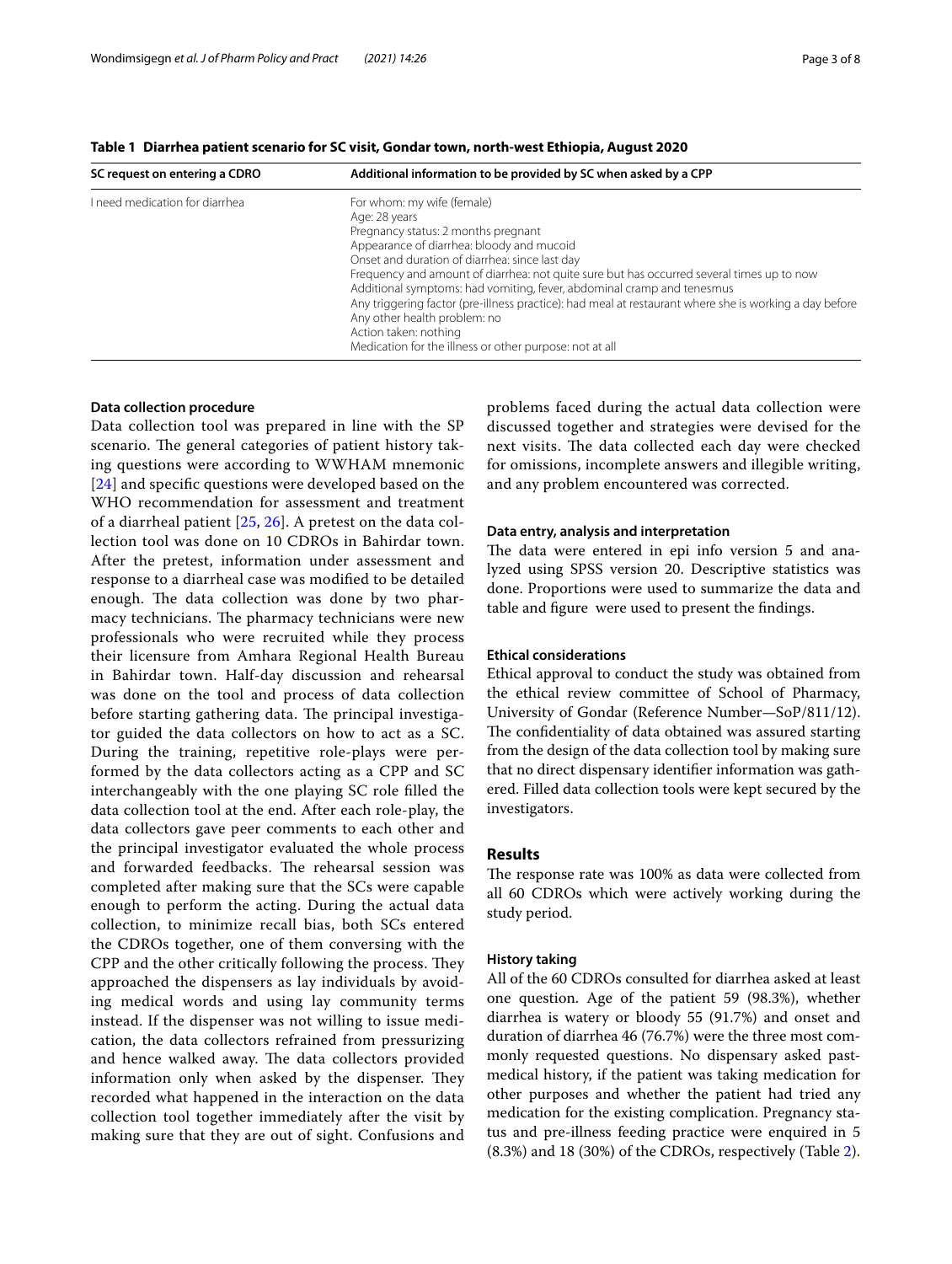<span id="page-3-0"></span>**Table 2 Questions asked by providers in response to an adult diarrheal case in CDROs in Gondar town, northwest Ethiopia, August 2020 (***N***=60)**

| <b>History taking questions</b>                                                      | Number<br>of providers who<br>asked |               |
|--------------------------------------------------------------------------------------|-------------------------------------|---------------|
|                                                                                      | N                                   | $\frac{0}{0}$ |
| Age of the patient                                                                   |                                     | 98.3          |
| Sex of the patient                                                                   |                                     | 20.0          |
| Pregnancy status                                                                     |                                     | 8.3           |
| Onset and duration of diarrhea                                                       | 46                                  | 76.7          |
| Frequency and amount of diarrhea                                                     | 35                                  | 58.3          |
| Whether the diarrhea is watery or bloody                                             | 55                                  | 91.7          |
| Whether the diarrhea is mucoid or not                                                |                                     | 53.3          |
| Presence of tenesmus                                                                 |                                     | 35.0          |
| Presence of fever                                                                    |                                     | 51.7          |
| Presence and site of abdominal cramp                                                 |                                     | 40.0          |
| Presence of vomiting                                                                 | 19                                  | 31.7          |
| Past-medical history                                                                 | $\Omega$                            | 0.0           |
| Pre-illness feeding practice                                                         |                                     | 30.0          |
| Whether the patient is taking medication for other<br>purpose                        |                                     | 0.0           |
| Whether the patient tried any medication to relief<br>from the existing complication |                                     | 0.0           |

## **Outcome of visit**

Medication was dispensed in 57 (95%) of the visits. Three of the consultations were followed by direct referral to a health facility to be seen by a practitioner as soon as possible without dispensing any medication. All of the immediate referrals were from pharmacies in which dispensers know the case involves a pregnant woman. Dispensing ORS and direct referral was recommended by 3 (5%) of dispensaries. No recommendation to be checked by practitioner was given in 54 (90%) of the visits (Table [3](#page-3-1)).

#### **Medications dispensed**

Among CDROs where drug was dispensed, a single drug was used in 30 (52.6%), two drugs were used in 23 (40.4%) and three drugs were dispensed in 4 (7.0%) cases. Overall, the most commonly recommended medications were

ciprofloxacin 30  $(52.6%)$  and metronidazole 20  $(35.1%).$ When the pharmacotherapeutic class of medications is considered, anti-bacterials were issued in 37 (64.9%) occasions followed by anti-amoebics with 35 (61.4%). ORS was considered in only 6 (10.5%) dispensaries. After requesting and confirming pregnancy, ciprofloxacin and metronidazole were issued in one case (Fig. [1](#page-4-0)). Of the two drug combinations, ciprofloxacin $+$ tinidazole was used in 8  $(34.8%)$  visits and anti-bacterial + anti-amoebic was the most frequent medication-class combination dispensed with 16 (69.6%) (Fig. [2\)](#page-5-0).

## **Discussion**

This study assessed the practice of responding to symptoms among CDROs in Gondar town, north-west Ethiopia, using an adult diarrheal patient scenario. The most frequent questions requested in our study were age of the patient (98.3%), whether diarrhea is watery or bloody (91.7%), and onset and duration of diarrhea (76.7%). However, a study in Iraq which was based on a middleaged female diarrheal case documented number of episodes of diarrhea (82.7%), duration of diarrhea (78.7%) and presence of diseases and drug taken (77.3%) were the most common enquires by the surveyed pharmacies [\[27](#page-7-18)]. With regard to age of patient, other studies in Ethiopia also reported a higher proportion of inquiry for age by CPPs with 90.3%  $[16]$  $[16]$  and 98.3%  $[17]$  $[17]$ . The other issue of concern is past-medical history and medication history. Surprisingly, no one asked past-medical history, whether the patient was taking medication for other purposes as well as for the existing condition. This is in agreement with the study conducted in Pakistan which showed that only rarely (7.8%) did the pharmacy personnel ask about history of medication use [\[11\]](#page-7-7). Ayele et al. (2018), in their study on management of minor ailments including diarrhea in a community pharmacy setting in Gondar town, also found queries about past-medical and medication history by CPPs were insignifcant [\[18\]](#page-7-20). Another study by Mengistu et al. (2019) in two towns of eastern Ethiopia documented none of the pharmacy professionals asked about medication history  $[17]$  $[17]$ . This indicates pharmacy personnel are less interested in medication history and

<span id="page-3-1"></span>**Table 3 Outcome of visit for an adult diarrheal case in CDROs in Gondar town, north-west Ethiopia, August 2020 (***N***=60)**

| <b>Outcome of visit</b>                                                                                                                 |    | <b>Number of CDROs</b> |  |
|-----------------------------------------------------------------------------------------------------------------------------------------|----|------------------------|--|
|                                                                                                                                         | N  | $\%$                   |  |
| Referred/advised to be checked by a practitioner as soon as possible without dispensing a medication                                    |    | 5.0                    |  |
| Dispensed medication for rehydration only and referred/advised to be checked by a practitioner as soon as possible                      |    | 5.0                    |  |
| Dispensed medication other than or in addition to drug for rehydration and no recommendation to be checked by a practi-<br>tioner given | 54 | 90.0                   |  |
| Total                                                                                                                                   | 60 | 100.0                  |  |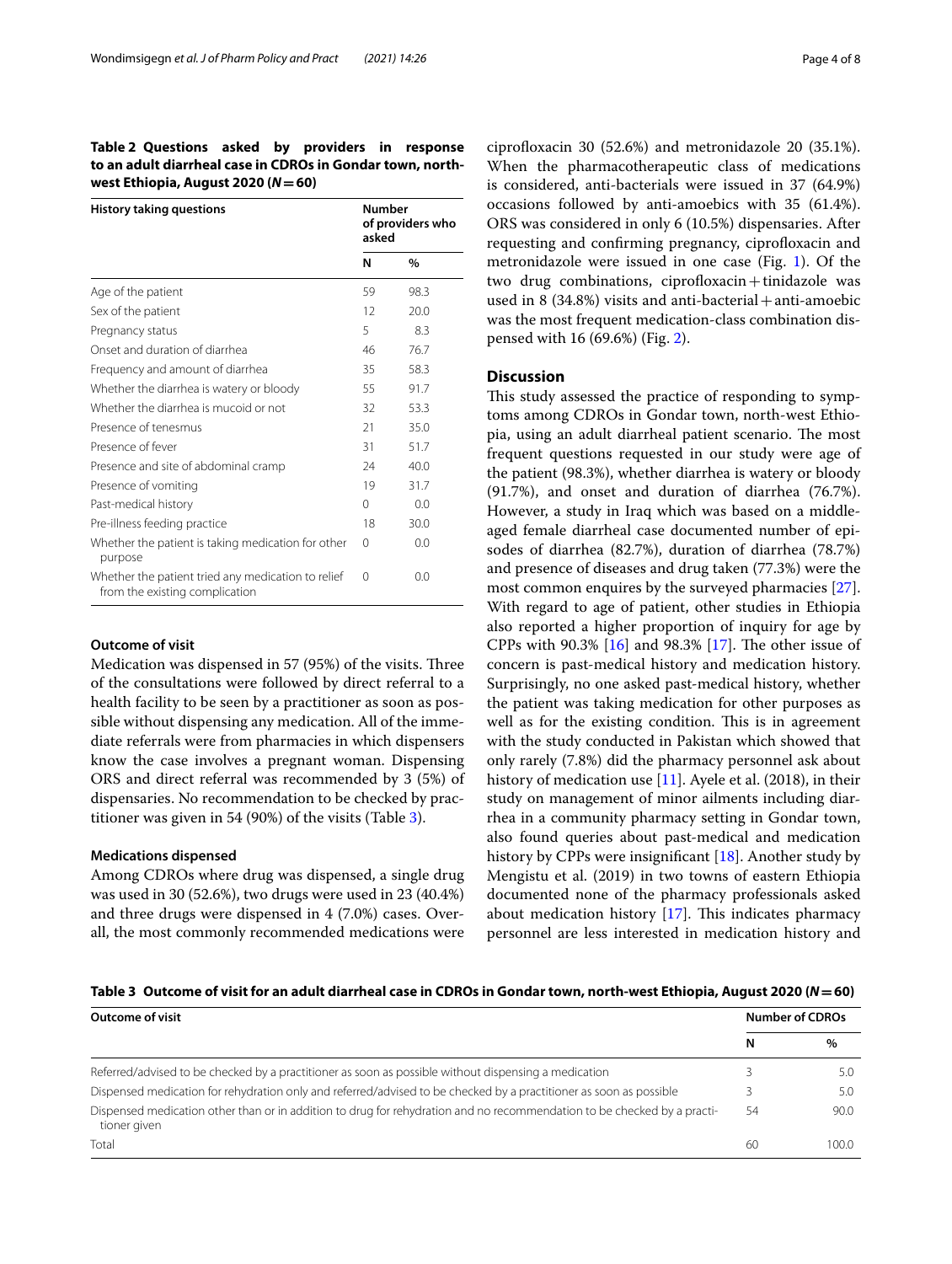

<span id="page-4-0"></span>they hardly relate symptoms with drug adverse effects, whereas it should have been their major role. Fever is highly important to diferentiate the type of diarrhea whether it is because of an infectious agent or not. Unfortunately, only half (51.7%) of the dispensaries asked about the presence of this symptom. Even though pregnancy status is the most sensitive issue in drug selection for women in child bearing age, 91.7% of the CDROs we surveyed failed to ask this. Additionally, pre-illness feeding practice should be asked to identify any triggering factor for diarrhea. But, only 18 (30%) dispensaries do so. This is contrary to a study in Iraq in which 64% of community pharmacists inquired about pre-illness practice [[27\]](#page-7-18). Overall, the degree of history taking in our study is unsatisfactory.

It is revealed that 95.0% of dispensaries in this study handed out medication and referral to a health facility is a rare practice. The extent of dispensing medication is quite higher than in other studies. Hussain and Ibrahim (2012) found medication was dispensed in 77.1% of the visits and only a few pharmacies choose referral of patients for medical evaluation [\[11](#page-7-7)]. Another study in Gondar town indicated 86% of simulated visits for acute childhood diarrhea and upper respiratory infection were provided with one or more medication and only 10.6% of

CPPs advised simulated patients to visit a physician [\[19](#page-7-11)]. Other international studies also indicated community pharmacies prefer to dispense medications as all of them issued at least one medicine for every visit [\[12,](#page-7-21) [24,](#page-7-15) [27](#page-7-18)]. The right decision according to the scenario used in our study was to dispense ORS and recommend an immediate visit to health facility. This was practiced by only 3 (5.0%) of the providers.

In our study, the most commonly recommended medications were ciprofloxacin (52.6%) and metronidazole (35.1%). Anti-bacterials (64.9%) followed by anti-amoebics with 35 (61.4%) were the class of medications frequently utilized. Metronidazole was the most commonly given drug for diarrhea cases in a study in Saudi Arabia with a higher proportion (89%) [[28](#page-7-22)]. Anti-amoebic drugs including metronidazole were commonly used (58.7%) in a study in Pakistan  $[11]$  $[11]$ . This is contrary to a study in Iraq where antidiarrheal drugs were used frequently [[27\]](#page-7-18). ORS should be the mainstay of antidiarrheal treatment especially when fuid loss is high, but it was rarely used in our study. This is in congruence with a study in eastern Ethiopia where more than 90% of pharmacists answered they recommend ORS plus zinc when asked using a self-administered questionnaire, but only 13.3% of them actually dispensed it for a simulated patient [\[17](#page-7-19)].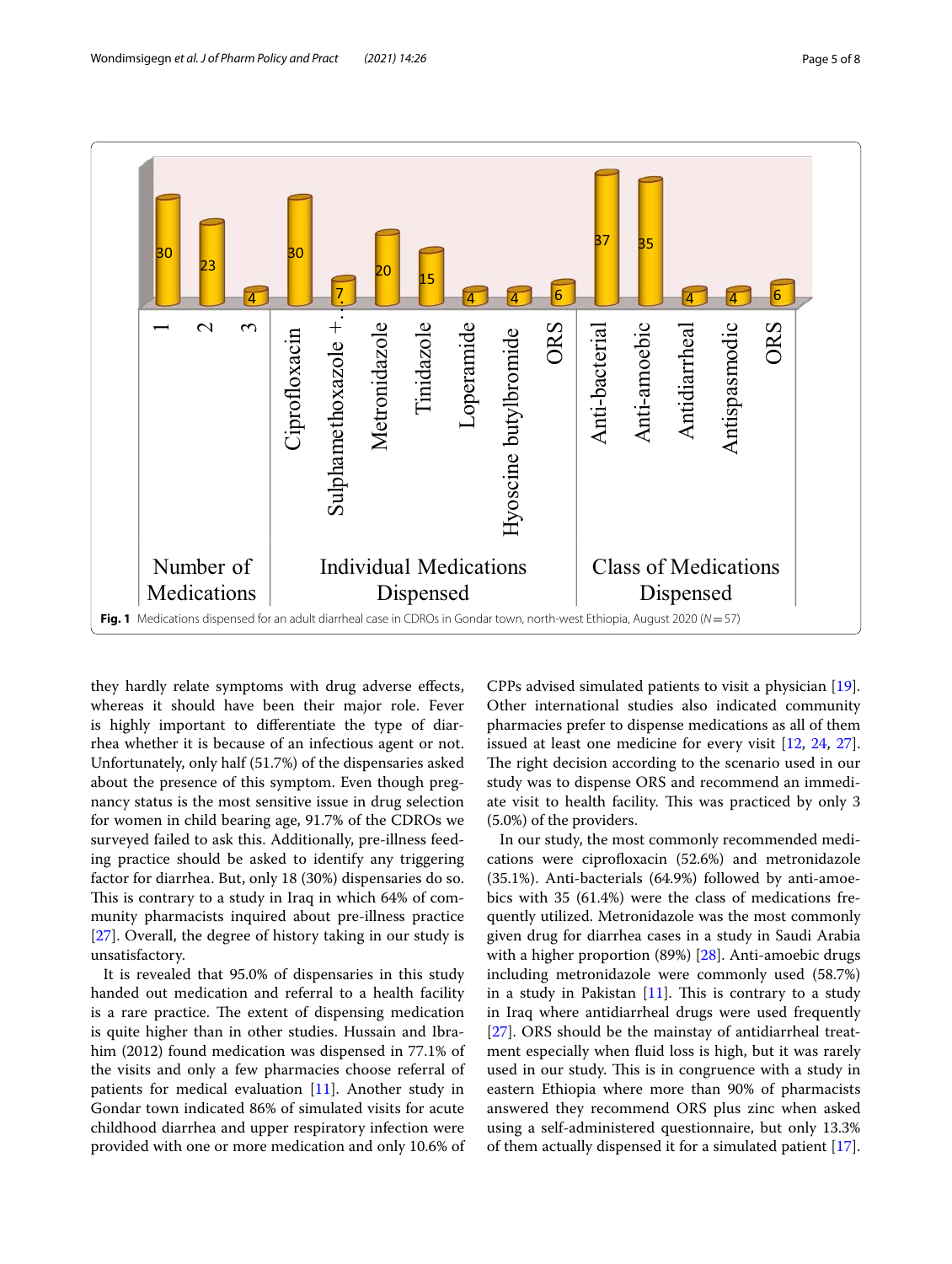

<span id="page-5-0"></span>A relatively higher use of ORS plus zinc preparation was observed for management of children's acute diarrhea in fve towns of Ethiopia with 29.6% [\[16](#page-7-10)] and much better use of ORS was observed in a Nigerian study  $[12]$  $[12]$ . The possible explanation for high utilization of anti-bacterials and anti-amoebics unlike ORS in this particular study is the scenario used which is according to bloody, mucoid and adulthood diarrhea. Among visits with two drugs dispensed, anti-bacterial+anti-amoebic was used in 69.6% of cases, which indicates dispensers are more likely uncertain whether a particular case is due to protozoal or bacterial cause and hence recommend both. However, this incurs unnecessary costs and side efects to a patient. The best decision in case of uncertainty should have been referring for further investigation. All the medications dispensed except ORS and hyoscine butylbromide are POMs in Ethiopia [\[29\]](#page-7-23). Several studies done in diferent parts of the world have also reported the non-prescribed

sale of antibiotics by community pharmacies for a variety of ailments  $[30-34]$  $[30-34]$ , which reaffirmed that such dispensing malpractice is a global problem and needs serious attention.

Overall, patient assessment practice in response to symptom-based presentation is far below expectation. A Low level of medication history taking is among the issues to mention as it should have been the main area of concern for pharmacy professionals. Similar studies in Ethiopia and other parts of the world also found such inadequacies in patient assessment [[11,](#page-7-7) [12](#page-7-21), [17,](#page-7-19) [35](#page-7-26)]. Insuffcient patient assessment by pharmacists can be an indication of poor knowledge on one hand or reluctance to execute what they know in to practice. It ultimately leads to incorrect diagnosis and wrong decision as studies indicated the extent of questioning and information exchange between providers and clients determined appropriateness of outcome  $[36, 37]$  $[36, 37]$  $[36, 37]$ . The final response to the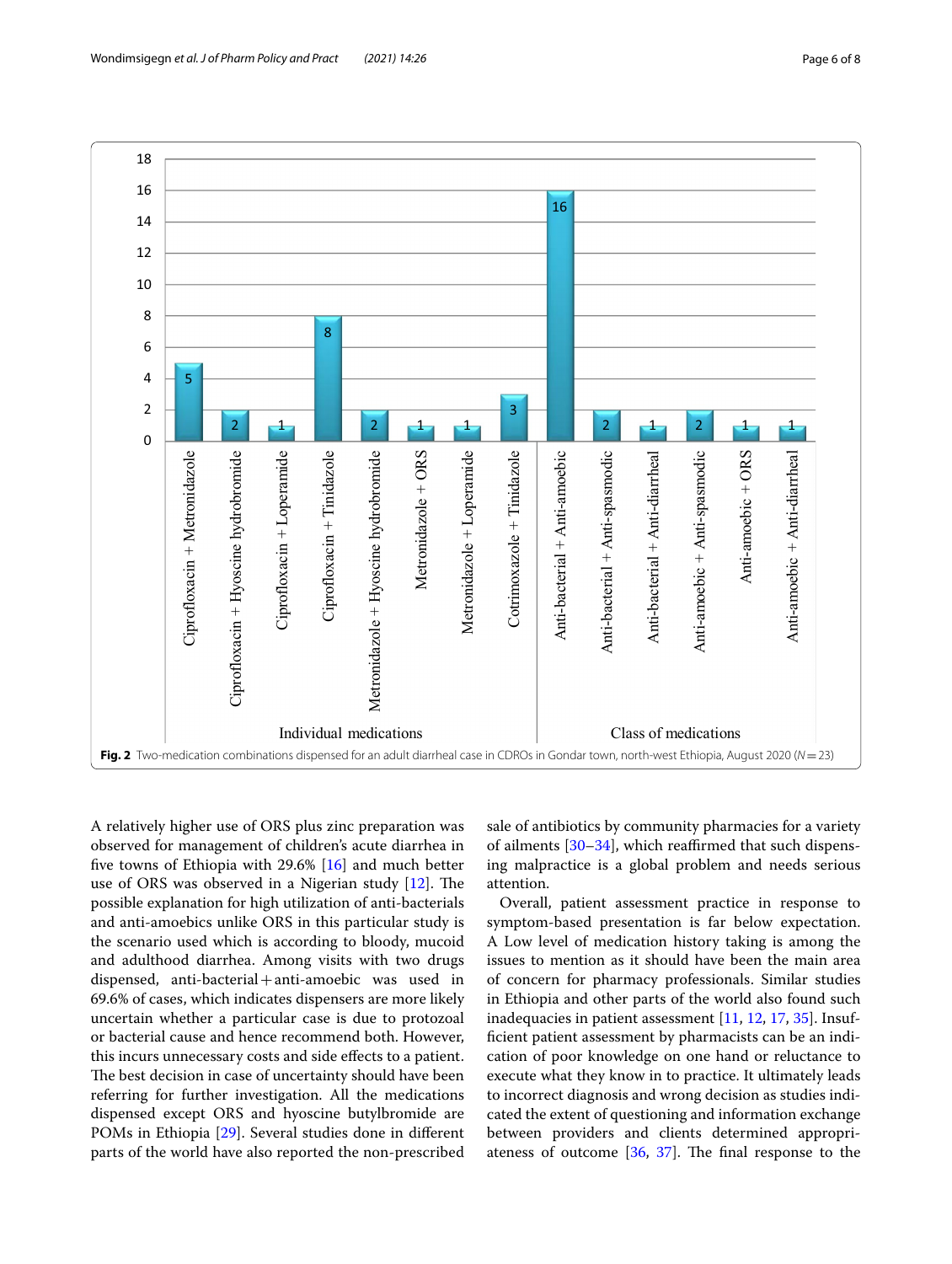simulated diarrheal case in our study was also found to have different discrepancies. The appropriate outcome of visit according to the scenario used in our study is to dispense ORS and advise the client to immediately take the patient to a health facility. However, only three CPPs did so. Besides, only 10.5% of CPPs dispensed ORS and it is common to dispense POMs such as antimicrobials instead. Lack of adequate and continuous clinical training among CPPs is one important cited reason for the poor diagnosis and management of minor ailments [[18\]](#page-7-20). But, having appropriate knowledge does not necessarily bring rational community pharmacy practice. It is evidenced by a signifcant diference in self-reported knowledge and actual practice of CPPs in the management of cases including non-prescribed dispensing of antibiotics rather than referral [[12](#page-7-21), [17\]](#page-7-19). One potential triggering factor for this is the fnancial interest of CPPs and owners. CPPs are forced to sell POMs without prescription to cope up with the fnancial competition and satisfy their customer demand or otherwise they will lose them to nearby CDROs [\[19,](#page-7-11) [34\]](#page-7-25). So, improving patient management by CDROs needs a wide range of interventions. Providing clinical training and implementing feedback mechanisms are important to equip professionals with the necessary knowledge and skill [[18](#page-7-20), [36](#page-7-27), [38\]](#page-7-29). Strict regulatory control to monitor whether CDROs abide by OTC medicines is essential [\[19](#page-7-11)]. Compensation for service delivery [[18](#page-7-20)] particularly payment for counseling without dispensing medication is relevant to recognize the professional service of CPPs, minimize the non-prescription sale of POMs, and ultimately changes the linkage of fnancial survival with sailing medicines. Upgrading community awareness on the extent of the role of CDROs also avoids unnecessary pressure from clients and increases trust  $[18]$  $[18]$ .

The study is not without limitations. The finding of the study may not be generalizable to the whole CDROs in the country as it is confned to Gondar town. Despite privacy concern, it would have been better if an audio recording was done to avoid total reliance on the memory of SCs. Although SCs wrote their conversation on the data collection tool immediately after each visit, recall bias cannot be completely ruled out. The qualification of providers cannot be collected and even they may be non-professionals at times. The quality of counseling and advice given by the providers was not addressed. Even with these limitations, the present study informed gaps in managing adult diarrheal cases by CDROs which can be taken as a base for a comprehensive investigation of community pharmacy service in Ethiopia.

## **Conclusion**

The present study indicated history taking by CDROs for an adult diarrheal case is poor with key patient assessment questions for decision-making missed. Referral decision and the use of ORS is a rare practice. Majority of the dispensaries issued antimicrobials illegally. Educational interventions coupled with incentive mechanisms for cognitive pharmaceutical service and strict regulatory enforcement are needed to reduce the problem. A wider scope of research on community pharmacy practice is recommended.

#### **Abbreviations**

CDRO: Community drug retail outlet; CPP: Community pharmacy professional; ORS: Oral rehydration salt; OTC: Over the counter; POM: Prescription-only medicine; SC: Simulated-client.

#### **Acknowledgements**

We would like to extend our gratitude to academic members of School of Pharmacy, University of Gondar, for their support and encouragement to conduct the study. We are also very much grateful to the respondents of this study.

#### **Authors' contributions**

DW was involved in the conceptualization, designing, supervision and writeup of the study. BW participated in the designing of the study and reviewing of manuscript. AA conducted analysis and drafted the manuscript. All authors read and approved the fnal manuscript.

#### **Funding**

None.

#### **Availability of data and materials**

The datasets used and/or analyzed during the current study are available from the corresponding author on reasonable request.

#### **Ethics approval and consent to participate**

Ethical approval to conduct the study was obtained from the ethical review committee of School of Pharmacy, University of Gondar (Reference Number-SoP/811/12). The confdentiality of data obtained was assured starting from the design of the data collection tool by making sure that no direct dispensary identifer information was gathered. Filled data collection tools were kept secured by the investigators.

#### **Consent for publication**

Not applicable.

#### **Competing interests**

The authors declare that they have no competing interests.

#### **Author details**

<sup>1</sup> Department of Pharmaceutics and Social Pharmacy, School of Pharmacy, College of Medicine and Health Sciences, University of Gondar, Gondar, Ethiopia. <sup>2</sup> Department of Epidemiology and Biostatistics, Institute of Public Health, College of Medicine and Health Sciences, University of Gondar, Gondar, Ethiopia.

#### Received: 18 November 2020 Accepted: 18 February 2021 Published online: 01 March 2021

#### **References**

<span id="page-6-0"></span>1. Melton BL, Lai Z. Review of community pharmacy services: what is being performed, and where are the opportunities for improvement? Integr Pharm Res Pract. 2017;6:79–89.